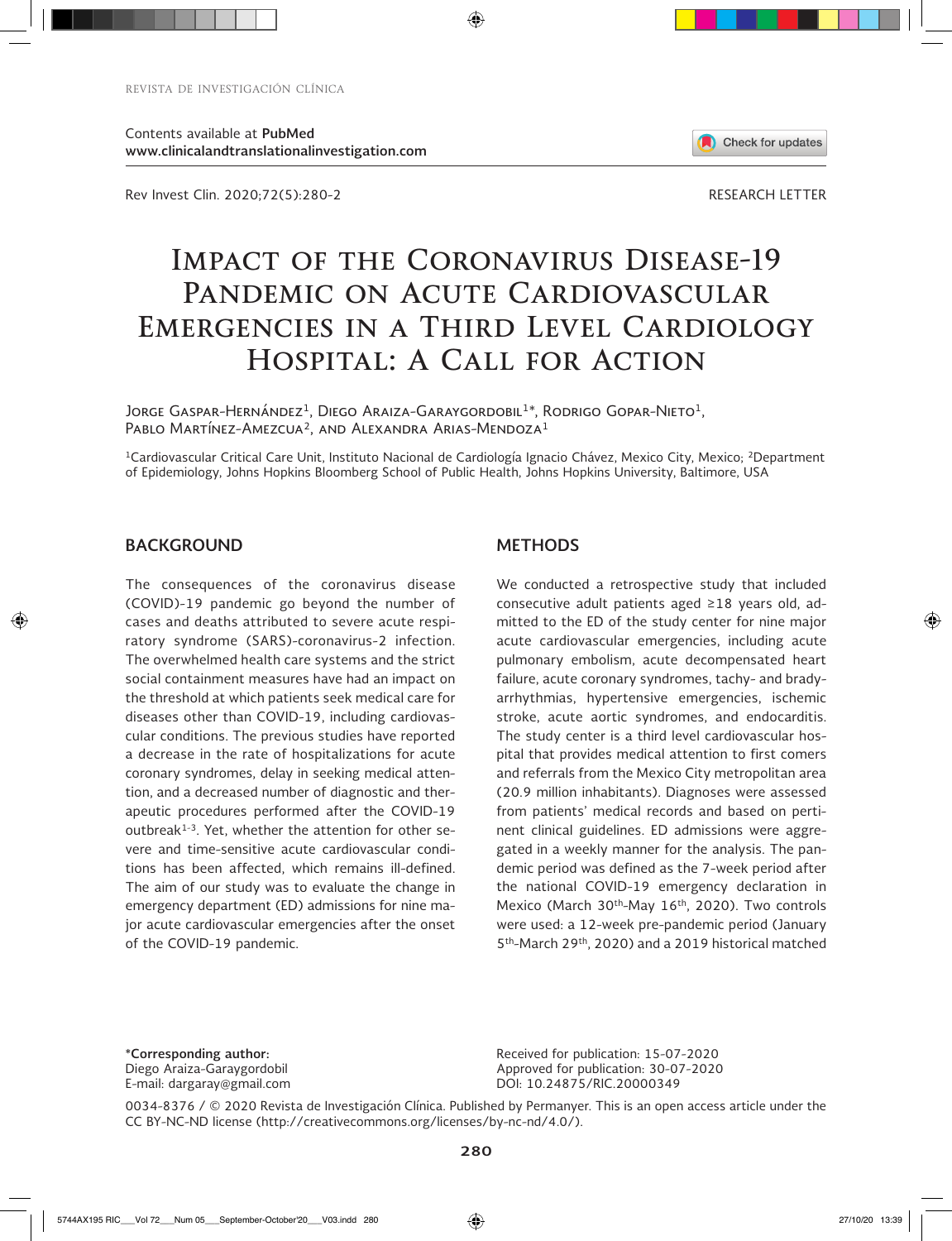

Figure 1. Weekly average of admissions for acute cardiovascular emergencies at the emergency department. Dashed line represents the national coronavirus disease-19 emergency declaration. Highlighted in yellow is the study pandemic period.

⊕

control 7-week period (March 30<sup>th</sup>-May 16<sup>th</sup>, 2019). The protocol complies with the principles of the Declaration of Helsinki, and the final database supporting the findings of the present study is available from the corresponding author on reasonable request.

## **RESULTS**

⊕

During the 7-week study period, we found a 55% reduction in mean weekly acute cardiovascular emergencies compared with the 12-week period preceding the pandemic (121/week pre-pandemic vs. 55/week pandemic period; difference: 66.0, 95% confidence intervals [CI]: [48.3-85.7], p < 0.0001) (Fig. 1). Similarly, we identified a 45.5% reduction when comparing the study period with the matched 2019 historical control (117/week historical control vs. 55/ week pandemic period; difference 62.2, 95% CI: [37.9-86.5], p < 0.0001). The reduction was observed in all nine diagnoses, ranging from −12% for bradyarrhythmias to −93% for acute endocarditis. These reductions were accompanied by a decrease in the number of patients seen in the outpatient clinic, in the total number of hospital admissions, and in the occupation of intensive cardiovascular units (Table 1).

#### **DISCUSSION**

Previous infectious outbreaks have been associated with a decrease in the healthcare offer and demand for acute conditions. A retrospective population-based study during the 2003 SARS outbreak showed a 37% decrease reduction in high-acuity visits to EDs in the metropolitan area of Toronto<sup>4</sup>. Another report showed major changes in cardiac care during the outbreak, including a substantial decrease in cardiac catheterizations<sup>5</sup>. Both studies acknowledge that the restrictions in the use of health care services may affect the access for some potentially seriously ill patients.

The present study adds to the medical literature that the care of other cardiovascular emergencies, in addition to acute coronary syndromes, has changed during the COVID-19 pandemic, and the consequences of this phenomenon remain to be seen. Due to the worldwide spread of the COVID-19 pandemic, this ♠